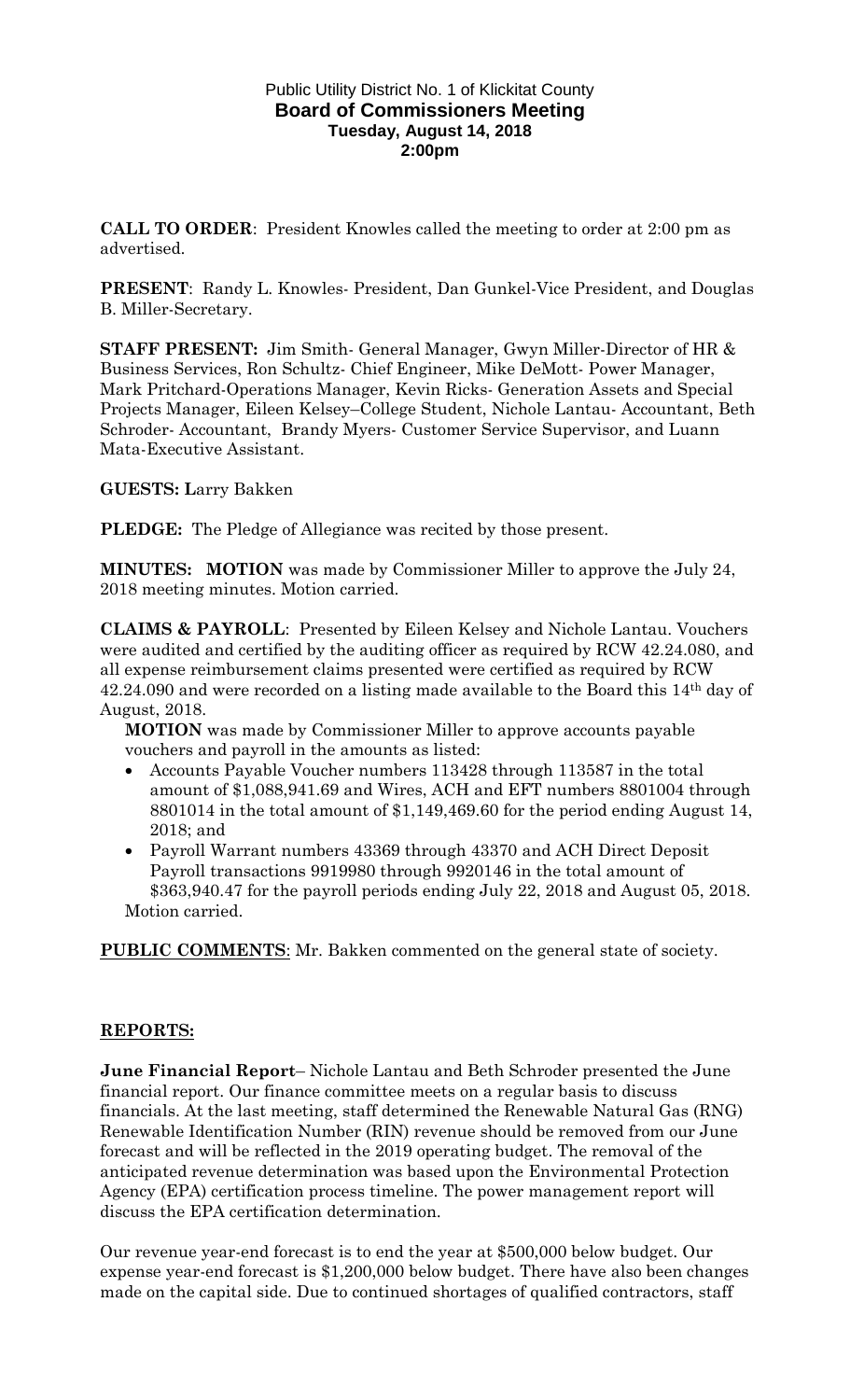decided to defer \$6 million in major construction projects. There is some elevated risk on operating the system next summer without these improvements, but with the customer activity forecasted, this risk is small and far outweighed by the potential for much more competitive pricing. We anticipate bidding the construction this year, but allowing a wide window for contractors to complete the work in 2019. This shift in costs is reflected in our 2018 year-end forecast and will also be reflected in the 2019 operating budget proposal. We ended June with 160 days cash on hand.

The 2019 operating budget kick off meeting was held on August  $13<sup>th</sup>$ . We are advancing the start of our budgeting process as we expect that there will be a significant amount of work to be completed late in the year as we convert to National Information Solutions Cooperative (NISC).

**Power Management June Report**– Mike DeMott provided the department update for June. Wholesale power pricing is currently higher than expected due to load demand and supply issues combined with the heat. Our hedging activity has mitigated our cost associated with purchasing power in spite of the high prices. Sumas gas index did not reflect a major change, even with the heat, but SoCal's gas pricing did. Analysis of cost and revenue per MWh of KPUD Generation resources over 2017-2018 YTD was reviewed.

White Creek (WCW) and Harvest Wind are considering moving their project balancing authority to a balancing area run by Avangrid Renewables. Avangrid currently provides load-balancing services for their own renewable generation. Tom Svendsen has been working hard on this and contract review is ongoing. Tom Svendsen has expressed desire to retire from current WCW purchasers representative role. The WCW group is actively reviewing the work scope and discussing alternatives. The board asked that staff make the effort to meet with Tom and talk through potential future scenarios and history of the project so that we obtain as much historical knowledge as possible.

Bonneville Power Administration (BPA) announced there will not be a Cost Recovery Adjustment Clause (CRAC) charge this year, so we will remove our CRAC assumptions from the budget forecast.

We are working to prepare for RNG compliance certification audits which take place in August. This includes United States based EPA certification and European International Sustainability & Carbon Certification. The European markets were not something we had considered, but with the fixed price portion of our production being converted by the off-taker to methanol and delivered to Europe, this is something we will be learning about. Pre-audits and audits have been scheduled. EPA certification timeline was discussed as related to impact on timing of future RIN related revenue.

**Generation and Assets Monthly Report**– Kevin Ricks provided an update on the status of crew assignment during the RNG construction project. Landfill Gas June report showed that in the few days of operation the plant produced 1612 MWh before it was shut down June 4th. The Crew went to Alabama and Texas to work with operators on a BCCK and a Morrow plant to start their training process. Kevin stated it was enlightening to see staffing and routines of other plants. Staff is working with the engineers to set up the control system and a remote control room in the wastewater trailer. Kevin hopes the remote control area will be in use by the end of the year for night shift coverage. We have reviewed the option of ordering a new compressor for the Low Compression building, but after evaluating, we believe that we can maintain the existing units by only replacing the bearings. The shafts appear to be in good condition. We hope to have the project in operation and gas flowing into the pipeline on the 28th of September. All of the contractors are working hard to keep to the schedule. Some of the vendors have required additional staff to maintain the schedule.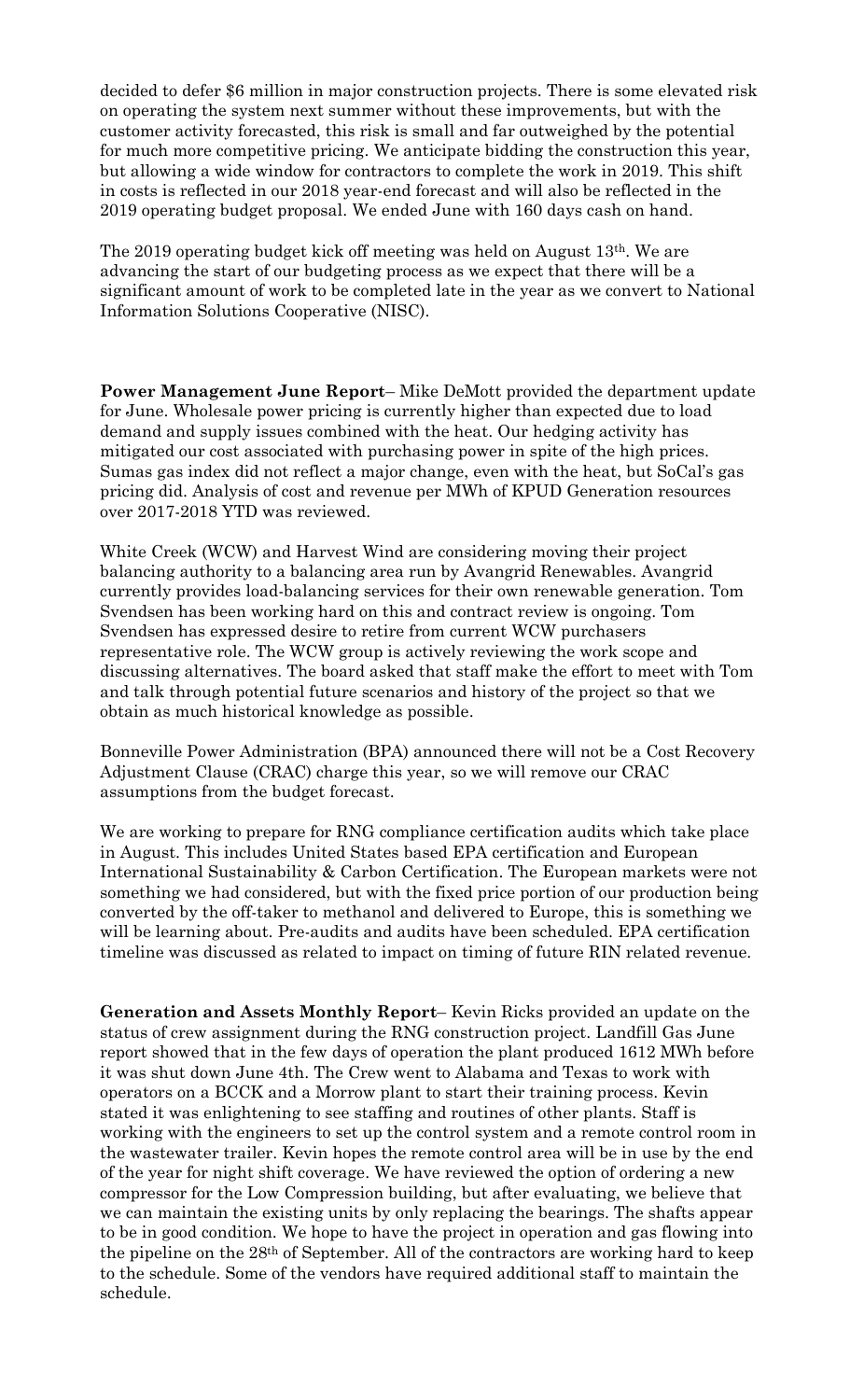**COMMISSIONER DAN GUNKEL –** Commission Gunkel reported that the Columbia Generating Station had a six day forced outage. They experienced an unexpected equipment failure, which took some time to evaluate and repair. The outage hours influences their statistics and their performance ratings so this will not help their improvement efforts. Franklin PUD's general manager has taken a position with Energy Northwest to head up their energy services department.

**COMMISSIONER DOUGLAS MILLER -** Commissioner Miller reported that he read that Holly Dohrman is the interim general manager at Franklin PUD. Commissioner Miller also wanted to express his appreciation to Bjorn Hedges' presentation on White Creek Wind from last meeting. He felt the presentation was informative. He noted that Bjorn had reported that the original blades are no longer being produced, so a new design is being used for replacements. He asked staff to follow up on whether the newer blade style will affect revenue.

**COMMISSIONER RANDY KNOWLES** – Commissioner Knowles did not have a report at this time.

**GENERAL MANAGER –** The complete report can be found at: [htp://www.klickitatpud.com/topicalMenu/commissioners/GM\\_Reports.aspx](http://www.klickitatpud.com/topicalMenu/commissioners/GM_Reports.aspx) In addition to the written report, Mr. Smith presented the following information:

- 1. PUD preliminary election results-Washington Public Utility District Association (WPUDA) distributed the primary election results. The forecast for the election, from the results of the primary, would lean towards a shift to democratic majority in both houses.
- 2. Customer letter- You have received a letter regarding an account that was sent to collections. The customer moved out of the area and is disputing their final bill. Their final bill was based upon the final read that our meter reader or service man read. After discussion, it was determined that Jim Smith will respond on behalf of the board.
- 3. WPUDA Fire Liability Action Plan- There are several utilities working together on this project, as well as interest from PURMs and WPUDA. George Caan is willing to support the action plan, but faces his normal association issues where everyone must support the actions identified in the plan. The goal is essentially to try to establish Department of Natural Resources (DNR) fire investigation qualifications for fires that interact with high voltage power lines, a requirement for third party review when DNR is seeking reimbursement of fire suppression costs, and an improved ability to remove danger trees. The group is also discussing a process to work toward the development of gross negligence standards to prevent a migration towards inverse condemnation provisions. The goal is to limit liability, obtain accurate and competent investigations from qualified individuals, address conflict of interest within DNR, and to allow us to remove danger trees in a timely manner so we can limit fires before they start.
- 4. Public Works Trust fund (PWTF)- LFG infrastructure fund: We have been working with a PWTF loan for the associated projects in Lyle since 2012. The scope was to replace aging pipes and obtain a new water source. The pipe replacement portion of the project exceeded the estimate, partially due to the county relocating roads and having to move the routing of a pipe around a gravel pit. The Original costs for the pipeline was estimated to be \$200,000. By the time this work was completed it was closer to \$350,000. The well was estimated at \$350,000 and looks to cost around \$700,000 by the time it will be complete. We have seen the same doubling of the cost to drill wells here that we have seen in Wishram and other locations. We also had to move the well outside the urban boundaries in Lyle to obtain the necessary clearances around the wellhead. Jim wanted the Board to know that staff is anticipating applying for the LFG Infrastructure funds to assist the system with paying for these increases. The 2018 Lyle Water system budget had a system cost outlay